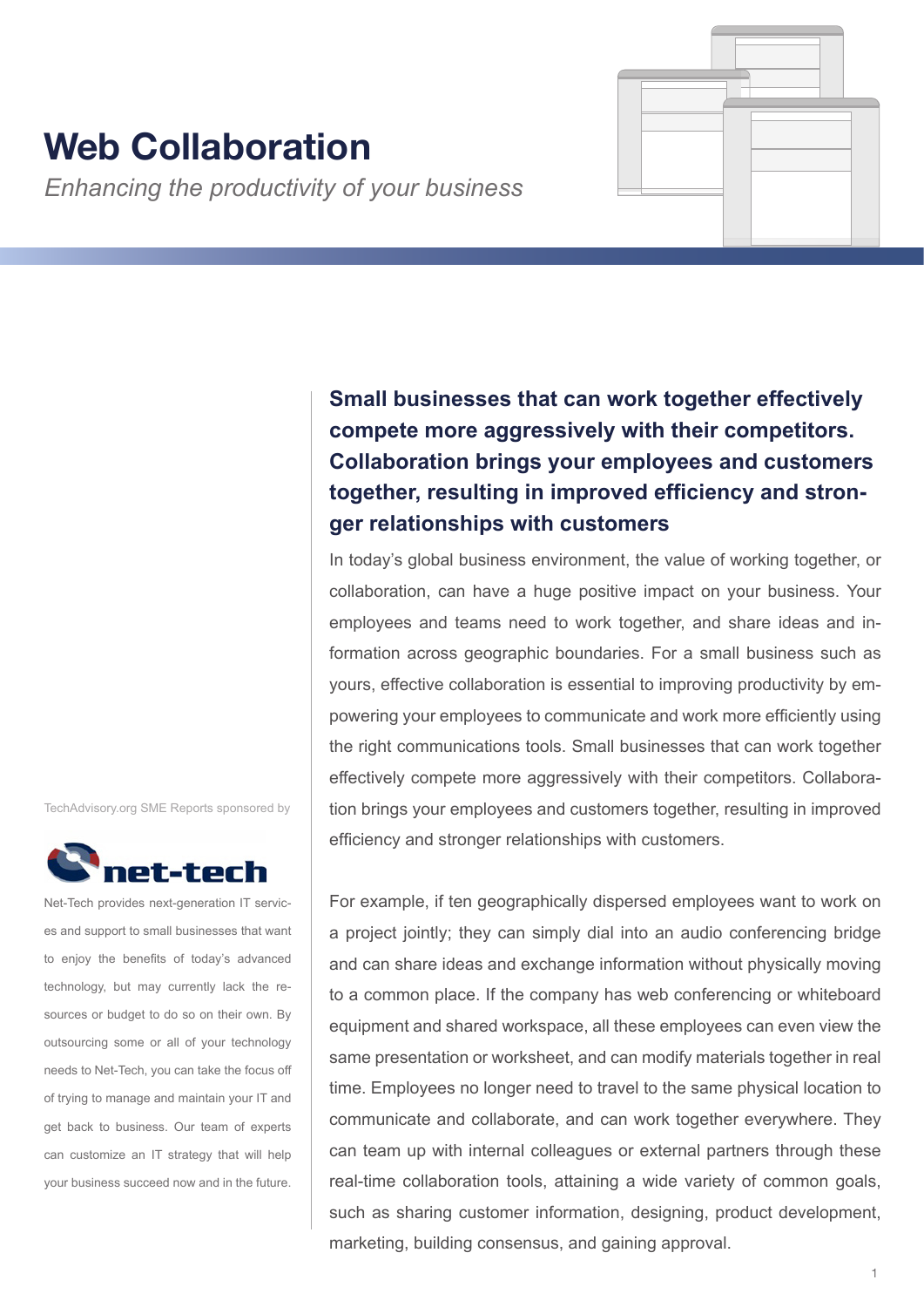## **2 Types of Collaboration Tools Synchronous and Asynchronous**

#### **Collaboration tools generally fall into two categories**

**Synchronous Tools:** Synchronous tools are presence-based, used when all parties are working at the same time but in different locations. These tools enable real-time communication similar to a face-to-face meeting, connecting people at a single point of time. This type of tool includes:

- Audio conferences
- Web conferences
- Video conferences
- Instant messages
- White boards
- Application sharing

Audio conferencing, a telephone connection between more than three people through audio connection, is useful for verbal discussions and dialogue. Web conferencing is the fastest growing collaboration tool–one that you could be using today. It connects people together from multiple locations and allows application and video sharing, and can include features such as content, polling, and white boarding. Presence-based instant messaging tools are useful for quick resolution of problems and issues.

**Asynchronous Tools:** Asynchronous tools enable communication over a period of time, allowing people to connect at each person's own convenience, and not necessarily at the same time. Some examples include:

- Messaging (e-mail)
- Discussion boards
- Web logs (Blogs)
- Shared Calendars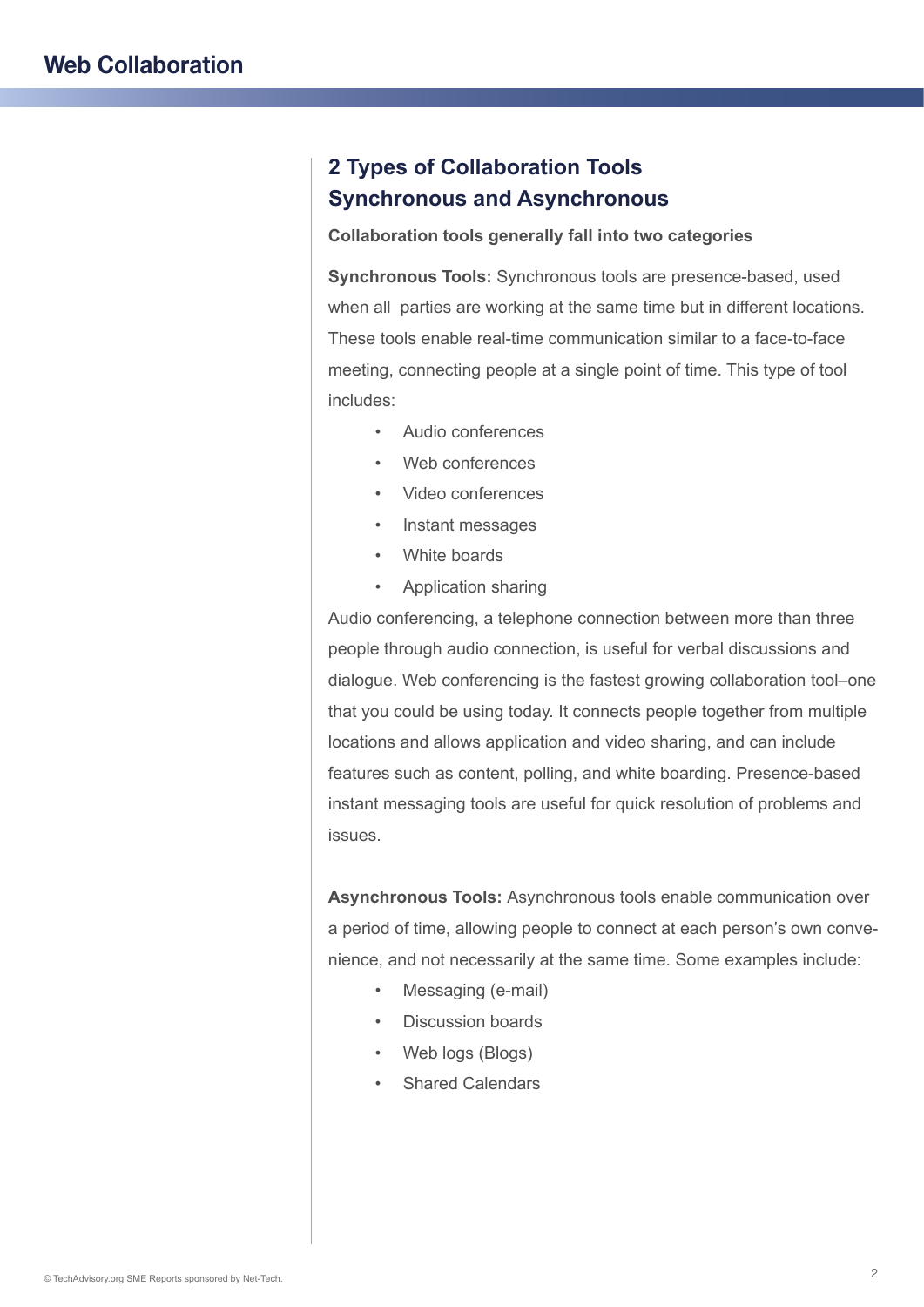"...<br>"...Wainhouse Research1... has highlighted that collaboration solutions such as audio, video, and web conferencing are reducing the need for travel eliminating airfare, taxi, and hotel expenses.<sup>"</sup>

1 Wainhouse Research "Competitive Advantage: The CEO's Guide to the Connected Enterprise",

<sup>2</sup> A Frost & Sullivan White Paper, "Meetings around the World: The Impact of Collaboration on Business Performance,"

3 Wainhouse Research, "Collaboration with Teams and Partners: Achieving productivity Gains Inside and Outside Your Business,"

4 Wainhouse Research, "The Vital Role of Web Conferencing in Small & Medium Enterprises Users Reveal Key Applications and Their Value",

# **The Impact of Collaboration on Business Performance**

#### **Increased productivity and reduced costs**

Collaboration tools are enhancing business performance by increasing productivity and cutting costs. Collaboration solutions replace face-toface meetings. Wainhouse Research1 has highlighted that collaboration solutions such as audio, video, and web conferencing are reducing the need for travel – eliminating airfare, taxi, and hotel expenses. Eliminating travel also eliminates many hours and days of downtime away from the office, and reduces stress levels and wear and tear on the business and personal lives of employees.

#### **Improved communications and enhanced coordination**

Collaboration tools help facilitate faster and more effective communications. Presence-based instant messaging tools help employees access coworkers immediately, helping them to quickly resolve customers' problems. This increased efficiency results in higher customer satisfaction. Frost & Sullivan<sup>2</sup>, together with Verizon Business and Microsoft, conducted a research program to learn how collaboration impacts business performance. The results showed that high-quality collaboration has significant and positive impact on financial performance, labor productivity, customer satisfaction, and product quality, development, and innovation.

#### **What collaboration technologies do small businesses use?**

Collaboration technologies had their beginnings in telephone and e-mail, but these days they can include everything from intranet portals to videoconferencing. Instead of using separate sets of applications, companies are creating virtual workspaces by assembling these technologies together. While the trend is shifting toward real-time collaboration, asynchronous communications tools are still playing a vital role in organizational interaction. A survey conducted by independent market research firm Wainhouse Research<sup>3</sup> reveals that email clearly leads in daily usage, and web conferencing falls right behind audio conferencing as a daily or weekly tool. Wainhouse Research<sup>4</sup>